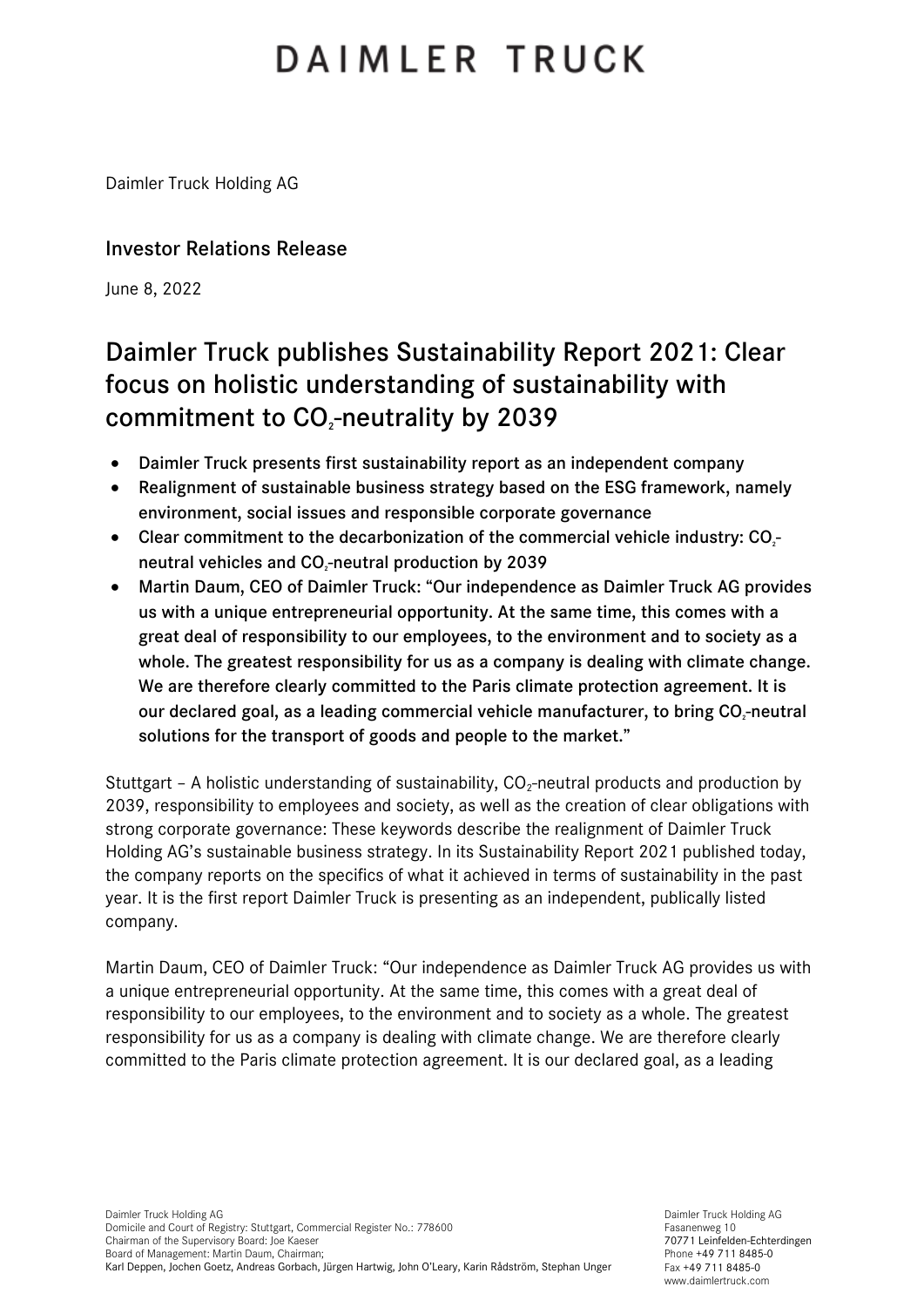commercial vehicle manufacturer, to bring  $CO<sub>2</sub>$ -neutral solutions for the transport of goods and people to the market."

#### **Focus on environment, social issues and responsible corporate governance**

Acting responsibly is and has always been deeply rooted at Daimler Truck and the company is clearly committed to sustainability. In implementing its sustainable business strategy, the company is guided by the ESG framework and thus focuses on three subject areas: "Environment," "Social" and "Governance." In recent years, the commercial vehicle manufacturer has launched many initiatives under the umbrella of the then Daimler AG, which contribute to these topics through their work and commitment.

"Not everything that the realignment of our sustainable business strategy entails is new to us. We have previously achieved much in terms of sustainability: Our vehicle portfolio already includes electrically powered trucks and buses in all geographic regions - and there will be significantly more in the near future. At the end of 2019 we communicated our goal of exclusively selling  $CO_2$ -neutral vehicles in North America, Europe and Japan from 2039 on. We are also making our global production  $CO_2$ -neutral," continued Martin Daum.

#### **Dealing responsibly with climate change: Emission-free vehicle fleet by 2039**

In order to contribute to the decarbonization of the commercial vehicle industry, Daimler Truck is pursuing the goal of putting  $CO<sub>2</sub>$ -neutral transport on the road by 2050. The Group therefore aims to sell only  $CO<sub>2</sub>$ -neutral vehicles in its main sales regions in North America, Europe and Japan from 2039 forward. Our so-called "dual strategy" focuses on two complementary technologies for the power supply of our drive-trains: batteries and hydrogen fuel cells.

Daimler Trucks vehicle portfolio in the main sales regions of the EU 30 (European Union, United Kingdom, Switzerland and Norway), U.S. and Japan already include series-production vehicles with battery-electric drive: The all-electric Mercedes-Benz eCitaro city bus has been in series production since 2018. The all-electric Mercedes-Benz eActros celebrated its world premiere in 2021; the FUSO eCanter has been on the market since 2017; and series production of the battery-electric Freightliner eCascadia and eM2 is about to launch in the U.S. Other vehicles such as the hydrogen-based Mercedes-Benz Gen H2 Truck are currently being tested as prototypes.

#### **CO2-neutral production by 2039 at all sites**

Daimler Truck AG is also pursuing the goal of  $CO<sub>2</sub>$ -neutrality in production by 2039 at all locations and in all business areas worldwide. By purchasing green electricity or increasing our own production of energy from renewable sources, greenhouse gas emissions caused by vehicle production and the energy supply to the plants are to be reduced or - wherever possible - avoided altogether.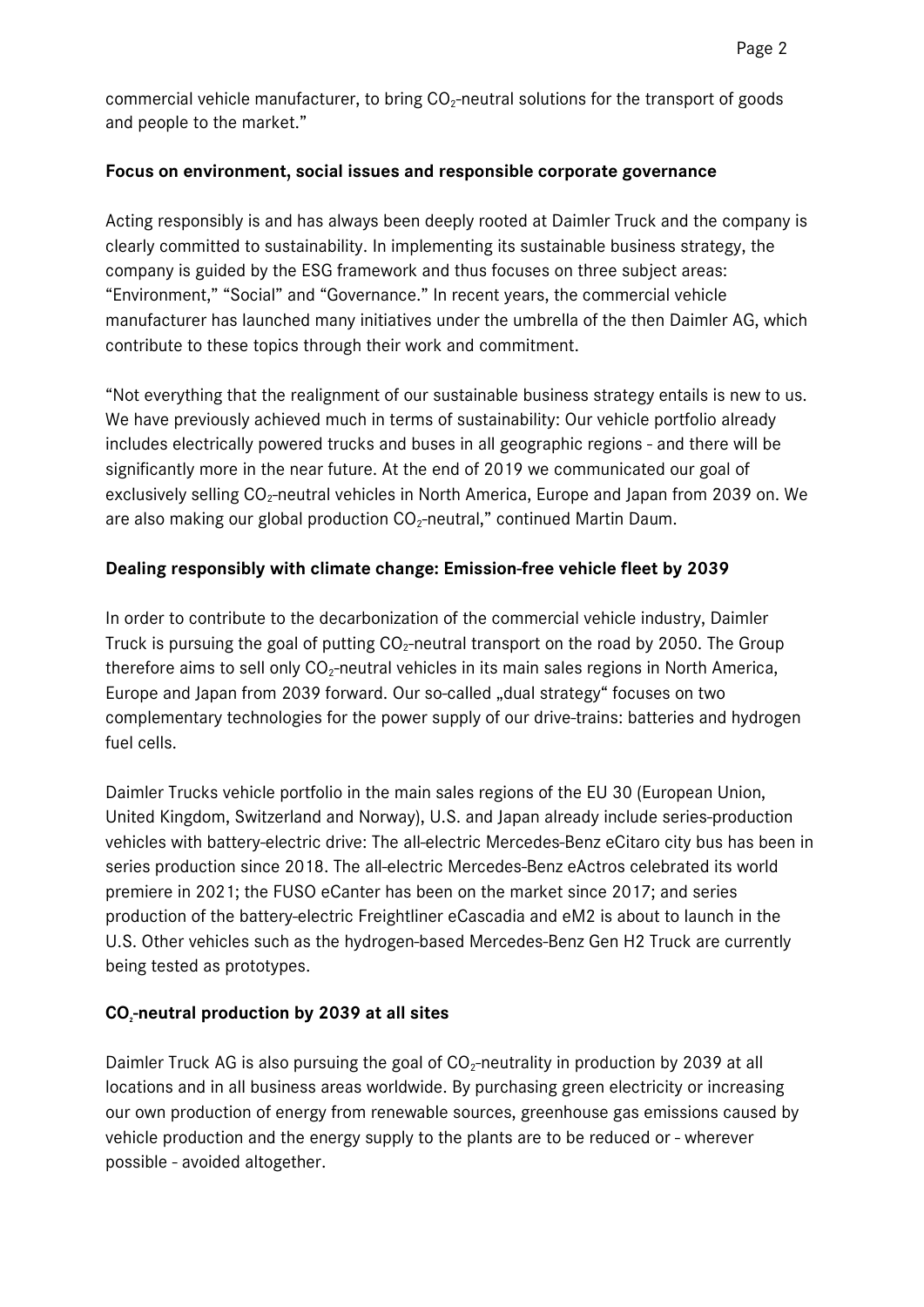Here, too, the first milestones have already been set. In the course of 2022 all European plants will have a  $CO<sub>2</sub>$ -neutral balance sheet with electricity provided by renewable energies. By 2025 all Daimler Trucks North America (DTNA) production sites will follow in terms of  $CO<sub>2</sub>$ -neutrality. The truck plant in Portland achieved balance sheet  $CO<sub>2</sub>$ -neutral production as early as 2020 and uses green electricity.

In addition, Daimler Truck has also implemented the transformation towards  $CO<sub>2</sub>$ -neutrality along its entire value chain, e.g. by requiring suppliers to have a certified environmental management system.

#### **Great responsibility for road safety, human rights and employees**

Social and societal responsibility is also a high priority for Daimler Truck: In order to ensure human rights are respected along its entire supply chain, the Group is committed to, among others, the UN Guiding Principles on Business and Human Rights and participates in the UN Global Compact. Through the continuous further development of safety and assistance systems, as well as automated driving, Daimler Truck is pushing forward with its vision of accident-free driving with the goal of "Zero Accidents." Daimler Truck fulfills its social responsibility as an employer through responsible training, the promotion of health, safety and well-being ("Vision ZERO") and advocacy for diversity, equality and the inclusion of its employees.

#### **Sustainability firmly anchored within Corporate Governance**

In order to underscore its responsibility to the environment and society, Daimler Truck established a future-oriented corporate governance even before the spin-off from the former Daimler AG. The company is building on the strong foundations that were laid while in the former Daimler group. For example, a comprehensive compliance management system is used to control the Group's opportunities and risks worldwide, also in regard to sustainability issues. The new central management and decision-making body for all sustainability issues (Corporate Sustainability Board) is based at the Board of Management levels of Daimler Truck Holding AG and Daimler Truck AG.

#### **Sustainability report available as PDF document**

The comprehensive report can be found [here](https://www.daimlertruck.com/documents/sustainability/sonstiges/daimler-truck-sustainability-report-2021.pdf) in the form of a navigable PDF file and on the Daimler Truck Investor Relations Site.

#### Forward-looking statements:

This document contains forward-looking statements that reflect our current views about future events. The words "anticipate," "assume," "believe," "estimate," "expect," "intend," "may," "can," "could," "plan," "project," "should" and similar expressions are used to identify forward-looking statements. These statements are subject to many risks and uncertainties, including an adverse development of global economic conditions, in particular a decline of demand in our most important markets; a deterioration of our refinancing possibilities on the credit and financial markets; events of force majeure including natural disasters, pandemics, acts of terrorism, political unrest, armed conflicts, industrial accidents and their effects on our sales, purchasing, production or financial services activities; changes in currency exchange rates, customs and foreign trade provisions; a shift in consumer preferences towards smaller, lower-margin vehicles; a possible lack of acceptance of our products or services which limits our ability to achieve prices and adequately utilize our production capacities; price increases for fuel or raw materials; disruption of production due to shortages of